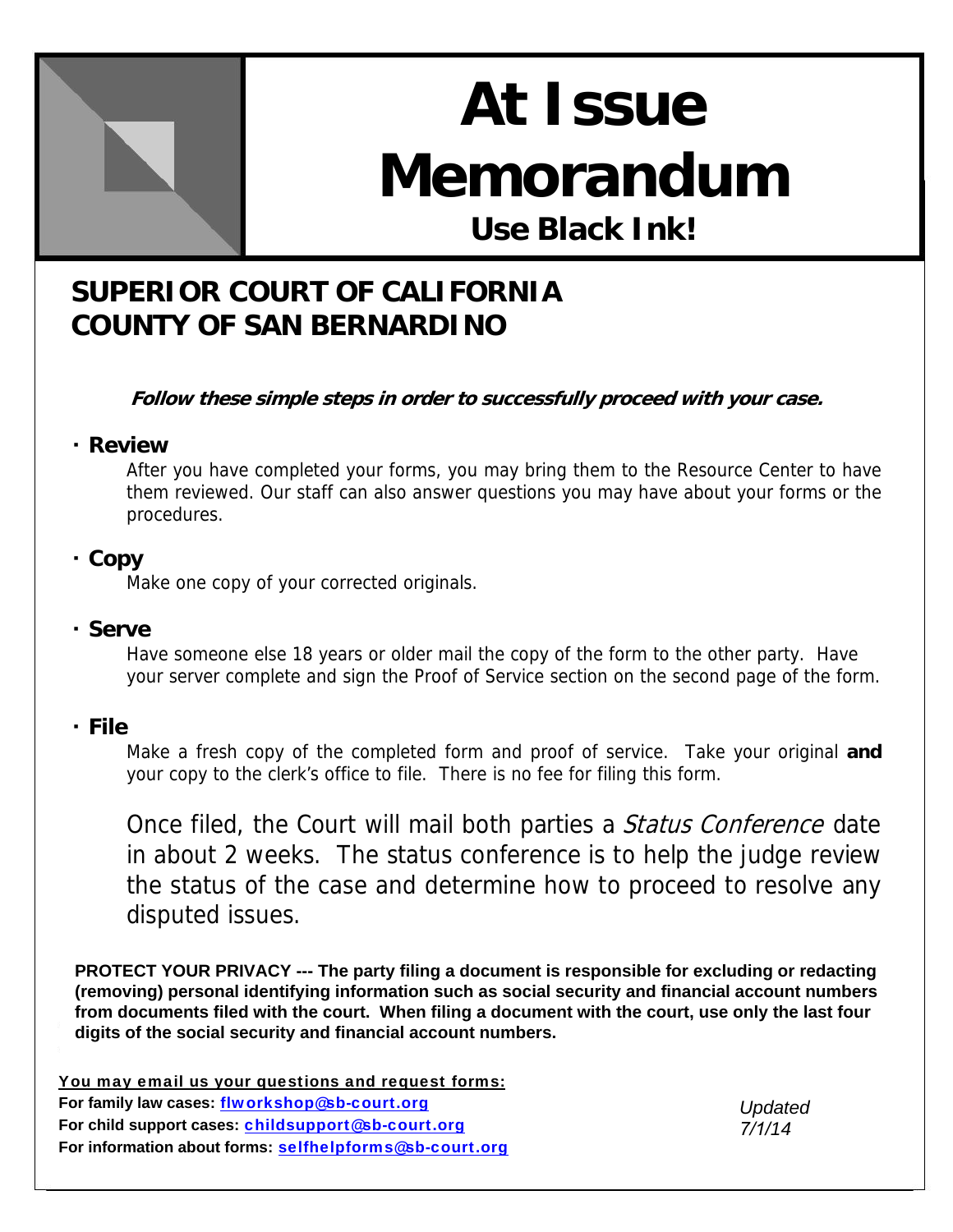|               |                                           | NAME, ADDRESS AND TELEPHONE NUMBER OF ATTORNEY OR PARTY WITHOUT ATTORNEY:                                                                   | <b>COURT USE ONLY</b>          |
|---------------|-------------------------------------------|---------------------------------------------------------------------------------------------------------------------------------------------|--------------------------------|
|               |                                           |                                                                                                                                             |                                |
|               |                                           |                                                                                                                                             |                                |
|               |                                           | SUPERIOR COURT OF CALIFORNIA, COUNTY OF SAN BERNARDINO                                                                                      |                                |
|               | <b>STREET ADDRESS:</b>                    |                                                                                                                                             |                                |
| $\frac{1}{8}$ | MAILING ADDRESS:                          |                                                                                                                                             |                                |
|               | CITY AND ZIP CODE:                        |                                                                                                                                             |                                |
|               | <b>BRANCH NAME</b>                        |                                                                                                                                             |                                |
| ႗ၟ            | PETITIONER:                               |                                                                                                                                             | <b>CASE NUMBER</b>             |
|               | <b>RESPONDENT:</b>                        |                                                                                                                                             | $\sqrt{2}$                     |
| ႗ၟ            |                                           |                                                                                                                                             |                                |
|               |                                           | FAMILY LAW AT-ISSUE MEMORANDUM FOR TRIAL SETTINGS                                                                                           |                                |
|               | $\overline{\mathbb{Z}}$                   | $\Box$ COUNTER<br>$\Box$<br>$\sqsupset$ first<br>AMENDED                                                                                    |                                |
|               |                                           | I hereby represent to the court that this case is ready for trial, and request that it be set for trial.                                    |                                |
| 1.            | TYPE OF ISSUES(S): (Check all that apply) | $\partial$                                                                                                                                  |                                |
|               | Dissolution<br>$\Box$ Nullity             | Legal Separation<br>$\Box$ Paternity                                                                                                        | Visitation<br>Injunctive Order |
|               | Child Custody                             | □ Child Support<br>Spousal Support<br>$\Box$ Division of Property                                                                           | Attorney Fees and Costs        |
|               | Other (specify):                          |                                                                                                                                             |                                |
| $\frac{2}{3}$ |                                           | Time estimate for trial: hours hours days.                                                                                                  |                                |
| $\widehat{B}$ |                                           | Case entitled to preference: $\Box$ Yes $\Box$ No Under code section:                                                                       |                                |
| 4.            |                                           | Declaration Regarding Service of Declaration of Preliminary Disclosure & Income and Expense Declaration FL-141 was filed with the court by: |                                |
|               |                                           | Petitioner - Stating that service of disclosure has been completed.                                                                         |                                |
|               |                                           | Respondent - Stating that service of disclosure has been completed.                                                                         |                                |
| 5.            |                                           | All attorneys of record or parties representing themselves are listed below:                                                                |                                |
|               |                                           |                                                                                                                                             |                                |
|               |                                           | TRIAL ATTORNEY OR PETITIONER                                                                                                                | <b>STATE BAR NUMBER</b>        |
|               |                                           |                                                                                                                                             |                                |
|               | ATTORNEY<br><b>OR</b><br>PETITI           | <b>NAME OF FIRM</b>                                                                                                                         | <b>TELEPHONE</b>               |
|               |                                           |                                                                                                                                             |                                |
|               |                                           | ADDRESS/CITY/STATE/ZIP                                                                                                                      |                                |
|               |                                           |                                                                                                                                             |                                |
|               |                                           | TRIAL ATTORNEY OR RESPONDENT                                                                                                                | <b>STATE BAR NUMBER</b>        |
|               | R / OR<br>ATTORN<br><b>RESPO</b>          | <b>NAME OF FIRM</b>                                                                                                                         | <b>TELEPHONE</b>               |
|               |                                           |                                                                                                                                             |                                |
|               |                                           | ADDRESS/CITY/STATE/ZIP                                                                                                                      |                                |

#### FAMILY LAW AT ISSUE MEMORANDUM FOR TRIAL SETTINGS

SB 12389, Rev. 02-16-17

|                        | For your protection and privacy, please press the Clear<br>This Form button after you have printed the form. |                        |
|------------------------|--------------------------------------------------------------------------------------------------------------|------------------------|
| <b>Print This Form</b> |                                                                                                              | <b>Clear This Form</b> |
|                        |                                                                                                              |                        |